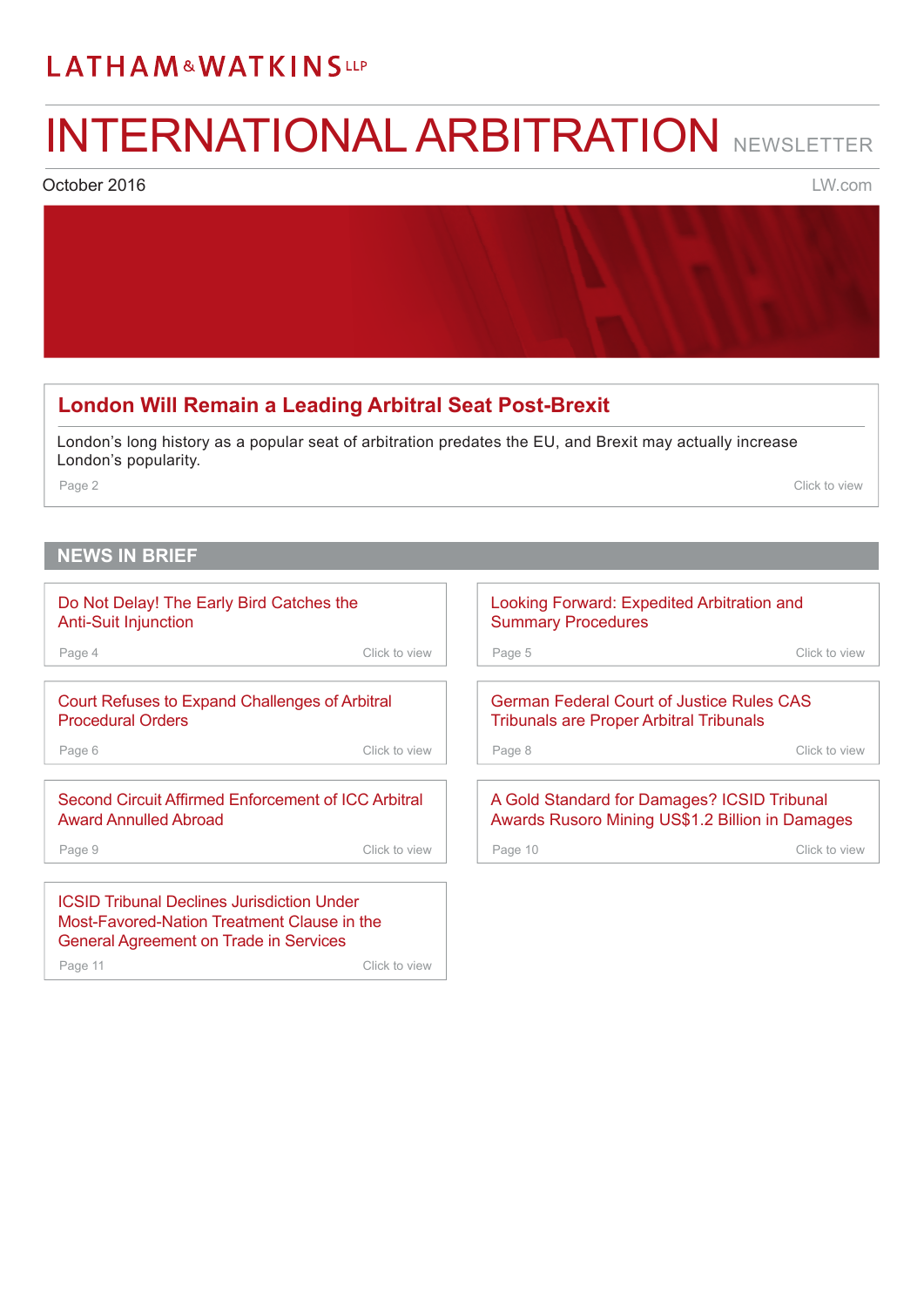### <span id="page-1-0"></span>**London Will Remain a Leading Arbitral Seat Post-Brexit**

#### *London's long history as a popular seat of arbitration predates the EU, and Brexit may actually increase London's popularity.*

#### By [Sophie Lamb](https://www.lw.com/people/sophie-lamb) and Samuel Pape

London has long enjoyed a reputation as one of the most popular and trusted arbitral seats in the world. The use of arbitration in England is long-standing and a legislative framework recognizing and seeking to encourage the arbitral process has existed since at least the 17th Century.<sup>1</sup> With the advent of globalization and international trade, London has become well established as one of the world's most preferred and widely used seats. The reasons for England's success and deserved reputation as an arbitral seat have never depended on membership of the EU.

The most important features of an arbitral seat are:

- Respect for the rule of law
- Domestic arbitration legislation which is modern, comprehensive and clear, which respects the parties' choice of arbitration, provides a framework for resolving a dispute by arbitration, limits the scope for judicial intervention and mandates the recognition and enforcement of arbitral awards in accordance with international treaties
- A highly experienced, independent and efficient judiciary with an established pedigree of respecting the arbitral process and enforcing arbitral awards including those rendered overseas
- A respected, experienced and dynamic local bar governed by the highest standards of ethical conduct
- The ability of parties to be represented in arbitration by lawyers from anywhere in the world
- Safety, accessibility and infrastructure

London has all of these important qualities. None requires membership of the EU. Other leading centres for international arbitration have thrived wholly outside of the EU. Among the five most preferred and widely used seats, only London and Paris are currently members of the EU.<sup>2</sup> Parties have long felt comfortable having their disputes arbitrated in centres in Switzerland. The seats that users see as the most improved in recent years are Singapore and Hong Kong,<sup>3</sup> neither of which is a party to regional treaties or organizations equivalent to the EU.

For international arbitration, the New York Convention<sup>4</sup> is our most important legal infrastructure. That global treaty, which allows for the recognition and enforcement of arbitral awards in over 150 countries, does not depend on membership of the EU and indeed the United Kingdom acceded to the New York Convention well before it joined the EU. Awards rendered in London will continue to be enforceable in other New York Convention jurisdictions, including in the EU Member States, regardless of Brexit. The key European instrument on jurisdiction and enforcement issues in civil and commercial matters, the Recast Brussels Regulation,<sup>5</sup> does not apply to commercial arbitration.<sup>6</sup> Arbitration agreements concluded pre-Brexit providing for arbitration in London will, therefore, continue to be binding and enforceable. The English courts will intervene to restrain proceedings brought in breach of an arbitration agreement, even where no arbitral proceedings are contemplated (*Ust-*Kamenogorsk Hydropower Plant JSC v AES Ust-Kamenogorsk Hydropower Plant LLP [2013] UKSC 35).

The English Arbitration Act, now in its 20th year, provides a tried-and-tested framework for international arbitration. Brexit will not affect that framework. The truly international arbitral community based in London will remain committed to preserving London's standing as a leading arbitral seat and to delivering world-class services that remain relevant to end users of arbitration.

Whilst the wider impact of Brexit remains to be seen, the legal consequences for London arbitration are known and they are negligible if not non-existent. Overseas parties and counsel attending hearings in London post-Brexit should see no impact on their London cases (besides, for now at least, some very favorable exchange rates).

In fact, there are reasons to believe that Brexit could well enhance the attractiveness of London as an arbitral seat and openness of the UK to international trade more generally.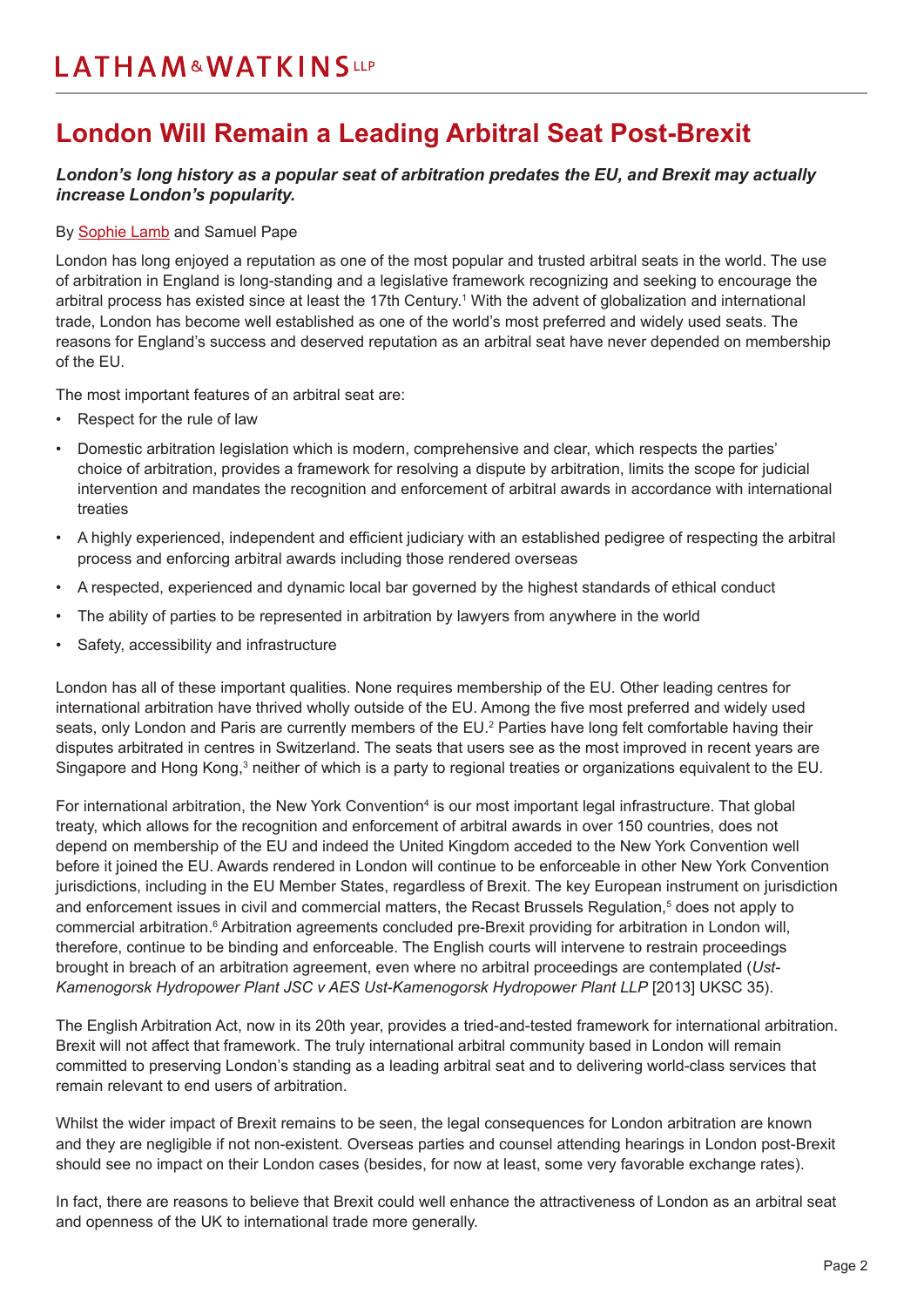First, Brexit should mean the end of Brussels' influence over the English regime for determining questions of jurisdiction. The 2001 Brussels Regulation<sup>7</sup> allowed for a party to commence proceedings in the court of a Member State, despite the existence of an exclusive jurisdiction agreement mandating litigation in the courts of another Member State, and required the latter to stay its proceedings until the other court had decided whether it had jurisdiction even though this stay could give rise to substantial delay and prejudice to the defendant and even if the proceedings had allegedly been commenced in bad faith to frustrate the jurisdictional agreement.<sup>8</sup> The "first come first served" rule has often not resulted in an appropriate allocation of jurisdiction. Brexit could allow the English Courts to regain the ability to decide on their jurisdiction in appropriate cases notwithstanding any attempts to "torpedo" the claim before EU courts.

Second, a Brexit environment may also give the English Courts greater power to stay cases that do not have an appropriate connection to the UK: this a significant public interest issue in an era of limited public resources, particularly in the Court Services.

Third, Brexit will provide a positive opportunity for the restoration of the English Court's power to enjoin foreign proceedings within EU Member States brought in breach of an arbitration agreement. The European Court of Justice's decision in *West Tankers*<sup>9</sup> curtailed the ability of the English Courts to issue anti-suit injunctions to restrain proceedings in the courts of a Member State brought in breach of an arbitration agreement. Six years later, the advocate general in *Gazprom*<sup>10</sup> suggested that *West Tankers* was wrongly decided. Despite this belated but welcome acknowledgement from the advocate general, in its decision in *Gazprom*, the Court of Justice of European Union chose not to comment on *West Tankers* whilst at the same time holding that an anti-suit injunction issued by an arbitral tribunal enjoining proceedings in the courts of a Member State were permissible. Brexit could mean the end of this state of affairs as far as the English Courts are concerned. Within their jurisdiction, the English Courts could again be free to issue anti-suit relief where necessary to preserve the sanctity of an arbitration agreement and thereby hold the parties to their bargain on the question on jurisdiction.

Fourth, Brexit could allow the UK to regain its treaty-making powers; including in relation to matters of foreign direct investment and international trade. The EU's exclusive competence over matters of foreign direct investment<sup>11</sup> (and the Commission's expansive interpretation thereof) has meant that EU-led trade discussions have been more complex and protracted than they otherwise might have been had they been UK-led. The EU's new competence has also led to controversy over the interaction between EU law and the protections afforded by intra-EU bilateral investment treaties (BITs),<sup>12</sup> and to the EU Commission's efforts to eradicate such treaties by initiating infringement proceedings against certain Member States and requesting them to terminate intra-EU BITs.13

Finally, there is a real possibility that Brexit will mean an even clearer system of English law. The pedigree of English common law reaches back more than a thousand years and its certainty and predictability is coveted around the world. To the extent that statutory inroads from EU initiatives have influenced the common law (such as EU legislation on consumer contract terms, which mandated the introduction of the notion of good faith into English consumer contract law),14 the English Parliament and courts are now in a 'back to basics' environment. The proposal that a unified European Civil Code be developed and brought to supplant all domestic laws of private obligations (as the European Parliament requested)<sup>15</sup> will be put to rest as far as England is concerned.

The message from London arbitration is therefore clear: keep calm, and keep choosing London.

*Ms Lamb was counsel to the Appellant before the UK Supreme Court in Ust-Kamenogorsk v AES.*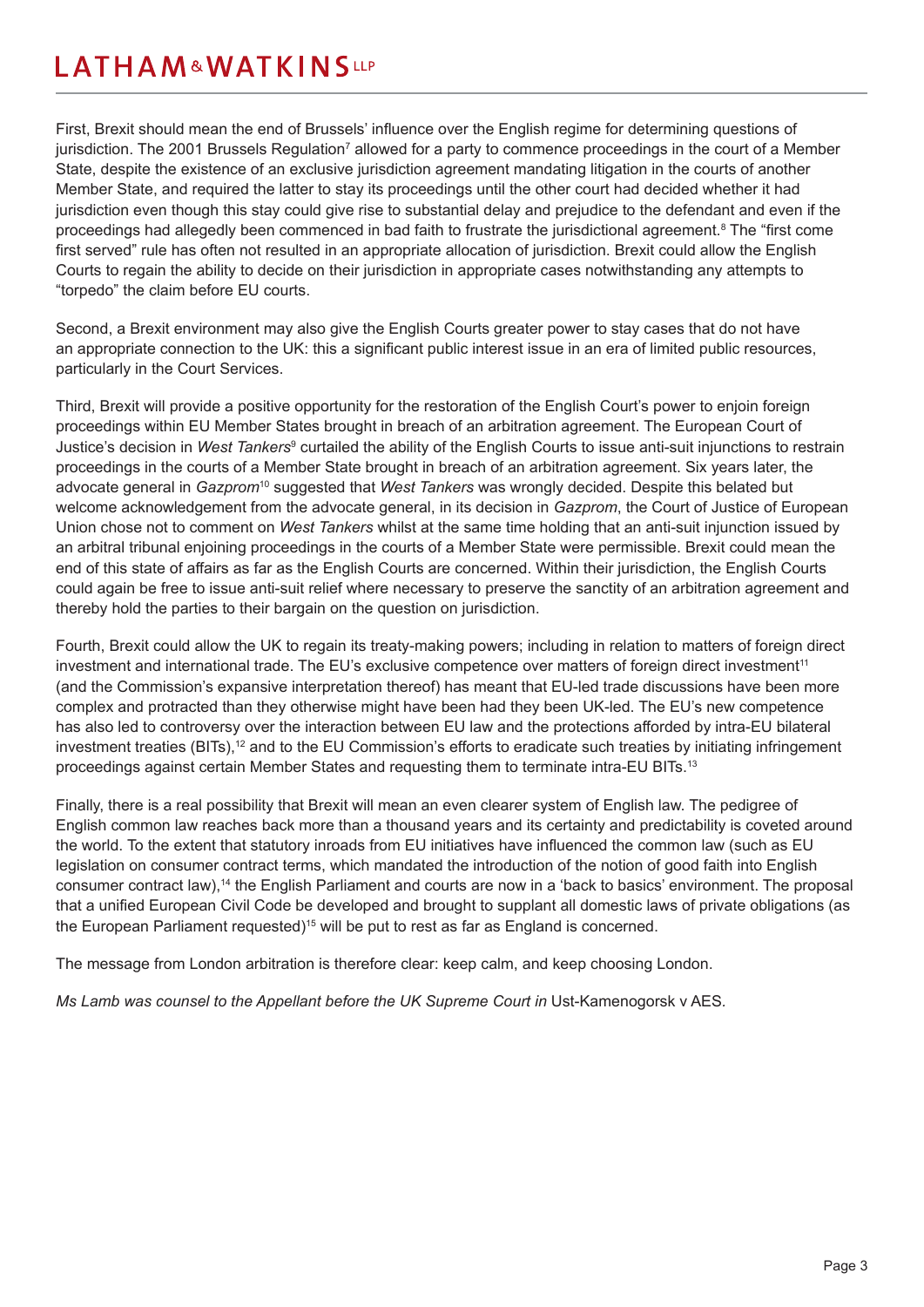# <span id="page-3-0"></span>NEWS IN BRIEF

### **Do Not Delay! The Early Bird Catches the Anti-Suit Injunction**

*A recent case illustrates the need for parties to act promptly and carefully when facing proceedings contrary to an arbitration agreement.*

#### *(ADM Asia-Pacific Trading PTE Ltd v PT Budi Semesta Satria*<sup>16</sup>*)*

#### By [Daniel Harrison](https://www.lw.com/people/daniel-harrison)

The court refused to grant an anti-suit injunction to restrain proceedings in favor of arbitration because the claimant had actively engaged in the proceedings for over a year and delayed in making its application for relief.

#### **The Facts**

ADM Asia-Pacific Trading PTE Ltd (ADM) and PT Budi Semesta Satria (BSS) entered into a stock finance agreement (the Agreement) which contained a jurisdiction clause referring to the Indonesian courts. As contemplated by the Agreement, the parties entered into a separate contract for the sale (by ADM) and the purchase (by BSS) of soybeans containing an arbitration clause with the seat in London (the Sale Contract).

BSS refused to pay the full purchase price, complaining that the quality of goods was not in accordance with the Sale Contract, a claim which ADM refuted. On 22 May 2013, BSS commenced proceedings in the Indonesian courts relying on the jurisdiction clause in the Agreement.

The chronology of subsequent events was ultimately crucial to the English court's judgment:

- **• 19 June 2013:** ADM appointed an arbitrator relying on the arbitration agreement in the Sale Contract.
- **• 26 June 2013:** ADM became aware of the Indonesian proceedings.
- **• 26 May 2014:** an Indonesian court effected service of those proceedings.
- **• 17 June and 19 August 2014:** hearings took place in the Indonesian court and ADM indicated to the Indonesian court its intent to challenge jurisdiction.
- **• 2 September 2014:** ADM complied with an Indonesian court order to file its defence and challenge to jurisdiction.
- **• 2 December 2014:** the Indonesian court upheld ADM's challenge to jurisdiction.
- **• 28 January 2015:** BSS appealed the Indonesian court's decision to decline jurisdiction and lodged its memorandum of appeal on the 5 March 2015.
- **• 23 March 2015:** ADM became aware of BSS' appeal.
- **• 7 May 2015:** the arbitral tribunal issued an award deciding that the tribunal did have jurisdiction and that BSS was in breach of the Sale Contract.
- **• 8 July 2015:** the Indonesian appeal court allowed BSS' appeal and directed that the case be remitted to the lower court.
- **• 11 September 2015:** ADM applied to the English courts for an anti-suit injunction.
- **• 13-14 October 2015:** BSS challenged the arbitral award.

#### **Judgment**

The court noted the general principle that where foreign proceedings are brought in breach of an arbitration agreement, the court will usually grant an anti-suit injunction to restrain the foreign proceedings, unless the respondent can show strong reasons for suing in the foreign court.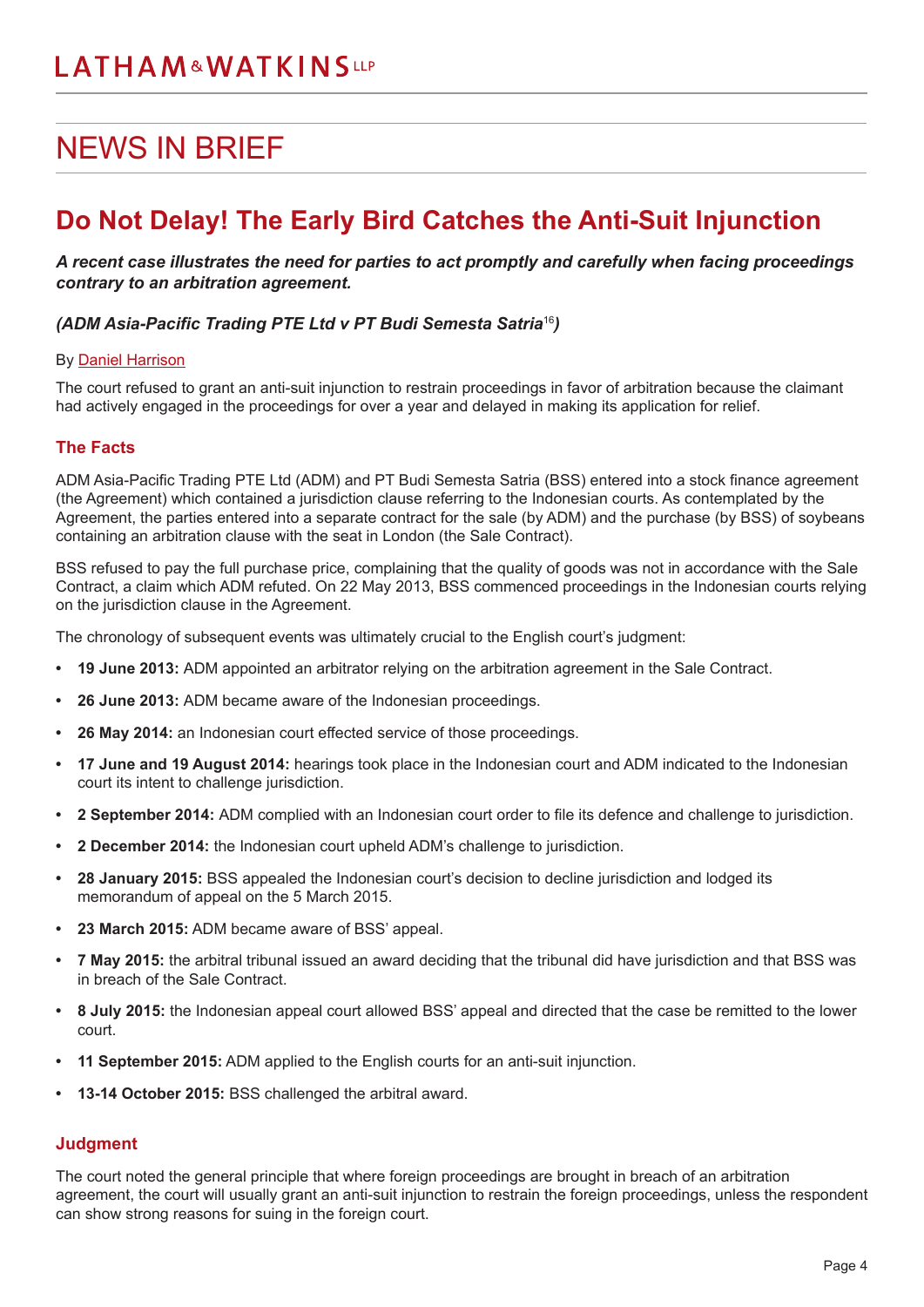<span id="page-4-0"></span>The court refused the application because:

BSS argued that the English court should refuse the application for an anti-suit injunction because ADM had delayed in bringing the application. By contrast, ADM argued that delay alone was not a strong reason to refuse enforcing the arbitration clause. ADM argued that the delay had to prejudice BSS and be unconscionable, and that waiting for the Indonesian court to determine a jurisdictional challenge should not be regarded as an unconscionable delay.

- 1. ADM failed to apply promptly for the anti-suit injunction, which it should have done shortly after service of the Indonesian proceedings on 26 May 2014, and ADM provided no explanation for the delay.
- 2. ADM actively engaged in the Indonesian proceedings by filing a defense (and claiming the costs as damages for breach of the arbitration clause) rather than applying for an injunction.
- 3. ADM incurred costs in filing a substantive defense and its delay in applying for the anti-suit injunction also caused BSS to incur costs.
- 4. ADM could not "have the best of all worlds," and the sequence of events demonstrated that ADM was content to have the Indonesian courts deal with the matter until they made a decision against ADM's interests — at which point ADM brought the anti-suit injunction application.
- 5. English court intervention at this stage, when the substantive proceedings were ongoing in Indonesia, would be inappropriate.

#### **Comment**

This case confirms the general position that anti-suit injunctions may be granted where court proceedings outside the European Union are brought contrary to an arbitration agreement. However, the case highlights the necessity to act promptly and carefully when dealing with proceedings commenced instead of arbitration. Delay in applying for an injunction may lead to a denial of relief, even when the proceedings are contrary to an arbitration agreement.

[Back](#page-0-0) **A** 

### **Looking Forward: Expedited Arbitration and Summary Procedures**

#### *The Stock Chamber of Commerce's revised rules for expedited arbitration provide welcome clarity on a hot topic.*

#### By [Philip Clifford](https://www.lw.com/people/philip-clifford) and [Robert Price](https://www.lw.com/people/robert-price)

The Stockholm Chamber of Commerce (SCC) has revised both its Rules for Expedited Arbitration (Expedited Rules) and its standard Arbitration Rules, with both sets of new Rules due to come into force in January 2017. Both sets of Rules provide for a new summary procedure to deal with suitable issues of fact or law.

#### **Key Provisions**

- 1. Streamlining By Articles 6 and 9 of the new Expedited Rules, the Claimant's Request for Arbitration also constitutes its Statement of Claim and the Respondent's Answer constitutes its Statement of Defense. This means that the arbitrator will have a fuller picture of the case from the start, enabling earlier case management.
- 2. Early Case Management In the new Expedited Rules, the arbitrator must hold a case management conference as soon as possible and establish the timetable within seven days (Article 29). The procedure is not to include a final hearing unless a party requests and the arbitrator considers the reasons for the request compelling (Article 33).
- 3. Summary procedure The new summary procedure, expressly empowering the tribunal to decide one or more suitable issues of fact or law without following all the normal procedural steps, is a feature of both sets of new Rules (Article 40 of the Expedited Rules and Article 39 of the standard Arbitration Rules). This power could be used, for example, to dispose of an unsustainable claim at an early stage.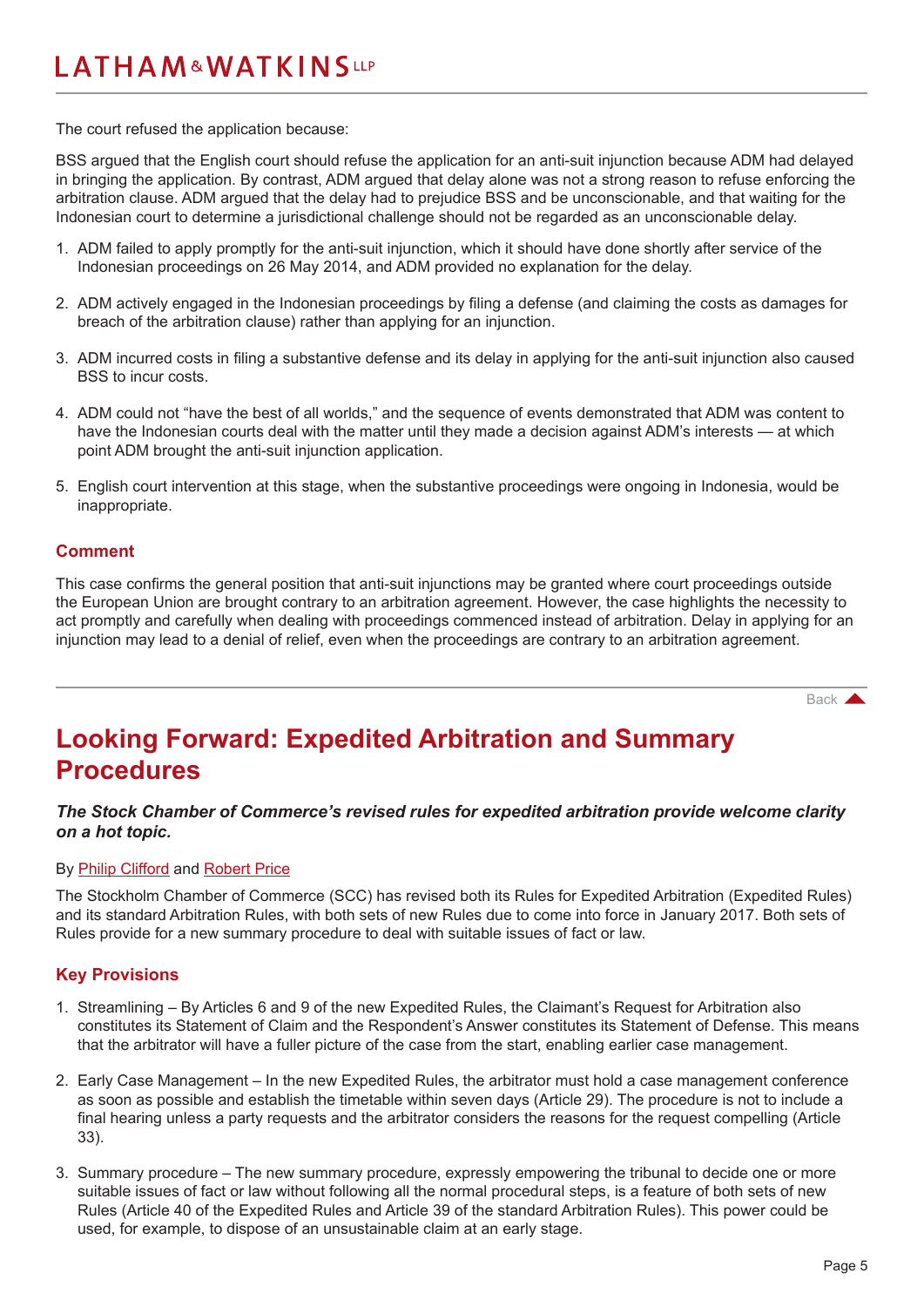#### <span id="page-5-0"></span>**Comment**

The use of expedited rules and summary procedures are currently hot topics and the SCC's new Rules provide welcome examples of how these can be implemented in practice. Some arbitration rules (such as those of the London Centre for International Arbitration and International Chamber of Commerce) are flexible enough to allow for expedited and summary procedures but do not currently have a specific set of expedited arbitration rules or express provisions for a summary procedure. The Singapore International Arbitration Centre (SIAC) arbitration rules expressly permit parties to apply for an expedited procedure (Rule 5) but the process is not fully spelled out in a separate set of rules. The SIAC arbitration rules also make express provision (Rule 29) for the early dismissal of claims and defenses that are manifestly without merit or manifestly outside the jurisdiction of the tribunal, albeit without expressly describing this as a summary procedure.

The use of an expedited procedure is often linked to claims of low monetary value, on the basis that the cost of resolving a dispute should be proportionate to the amount at stake. Likewise, conventional wisdom holds that an expedited process would not be suitable for complex arbitrations with difficult fact patterns and/or voluminous documentation, as these need more time for proper handling. However, ultimately the question for the users of arbitration is what they want, and this may not always have a direct correlation with the monetary value of a claim. In this regard, providing users with a simple and clear choice, which does not require complex drafting in an arbitration agreement, appears to be a sensible approach.

However, whether the institutions will, over time, standardize their respective approaches to these issues remains to be seen.

[Back](#page-0-0) **A** 

### **Court Refuses to Expand Challenges of Arbitral Procedural Orders**

*English courts are reluctant to interfere in arbitration, even if both parties consent to the court's jurisdiction.*

*(Enterprise Insurance Company Plc v U-Drive Solutions (Gibraltar) Limited*<sup>17</sup>*)*

#### By [Daniel Harrison](https://www.lw.com/people/daniel-harrison)

The recent case of illustrates the reluctance of the English courts to intervene in arbitrations despite the parties agreeing otherwise. The court dismissed an attack on two procedural orders pursuant to sections 68 and 69 of the English Arbitration Act 1996 (Act) because there was no award for the purposes of the Act and the consent of both parties was not sufficient to establish the court's jurisdiction.

#### **The Facts**

U-Drive Solutions (Gibraltar) Limited (U-Drive) commenced an arbitration against Enterprise Insurance Company Plc (Enterprise) for breach of a distribution agreement. Enterprise claimed that no agreement between the parties existed and challenged the jurisdiction of the tribunal on that basis before the tribunal and the court, which both dismissed the challenge.

The tribunal issued Procedural Order 10 ordering U-Drive to provide security for costs. When U-Drive failed to provide security, the tribunal issued a peremptory order compelling U-Drive to pay the security for costs and then directed that U-Drive must comply with the order and provide security within two weeks, failing which its claim would be dismissed. Within two weeks, counsel for U-Drive gave an undertaking to provide security, which was eventually provided seven days after the two-week limit had expired.

Enterprise applied to the tribunal for an order dismissing U-Drive's claim under section 41(6) of the Act, which provides that the tribunal may dismiss a claim if a claimant fails to comply with a peremptory order to provide security for costs. Enterprise also requested an affirmation that the claim had already been struck out because the tribunal had already given a direction that if U-Drive failed to comply with the peremptory order its claim would be dismissed (and U-Drive had failed to comply). The tribunal issued Procedural Order 14 refusing to strike out the claim.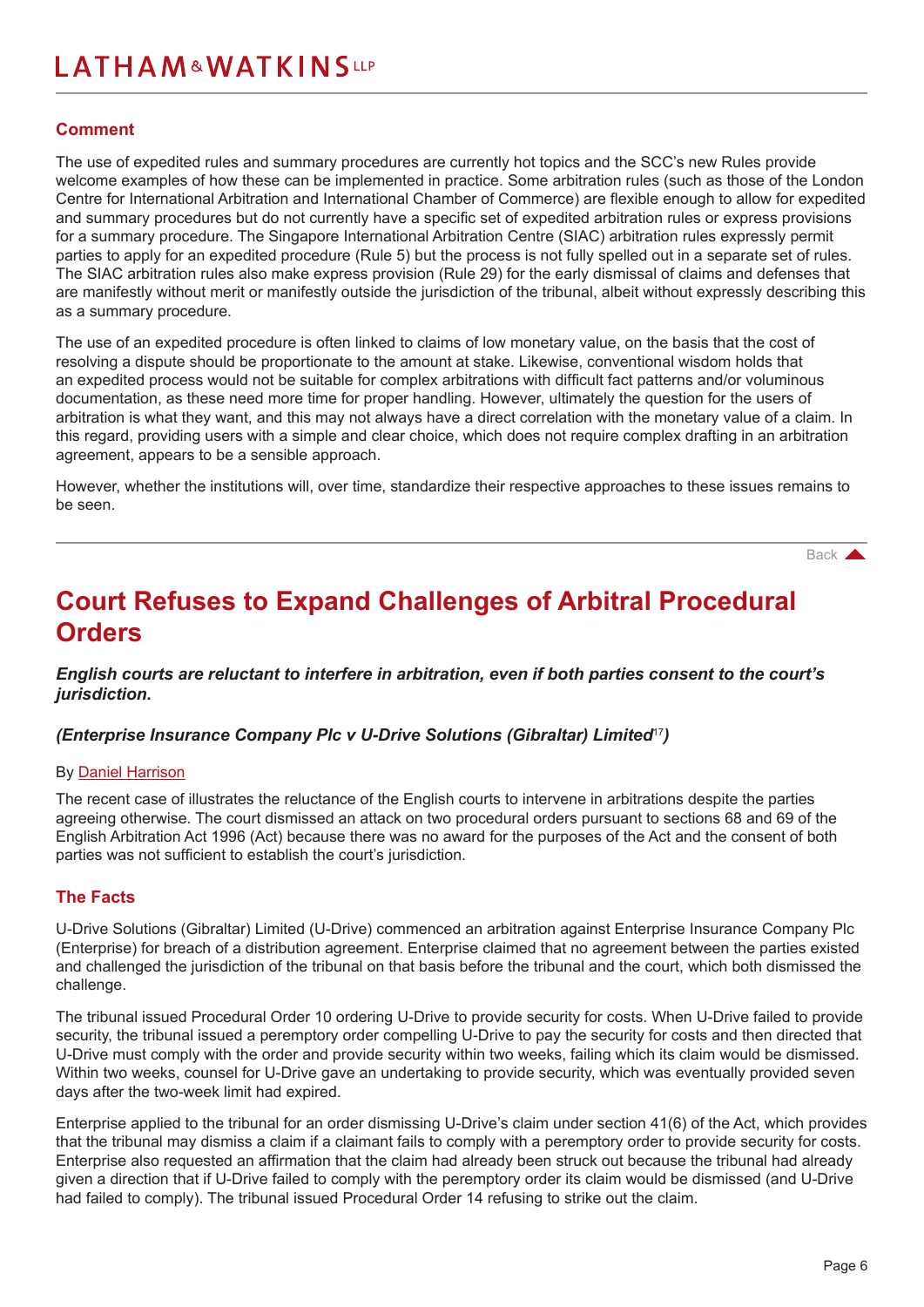Enterprise applied to court to challenge/appeal against: (i) Procedural Order 10 (ordering U-Drive to provide security for costs); and (ii) Procedural Order 14 (refusing to strike out the claim), both on the basis of a serious irregularity under section 68 of the Act and on the basis of an error of law under section 69 of the Act. Enterprise alleged that there had been a persistent, flagrant and systemic failure to comply with the tribunal's orders, and that U-Drive's claim had already been struck out by its failure to comply with the tribunal's directions to provide security by a certain date.

#### **The Judgment**

The court dismissed the challenges holding that it did not have jurisdiction because:

- Despite the fact that U-Drive consented to the challenge, the parties' agreement alone was not enough to grant the court jurisdiction where it otherwise would not exist.
- The procedural orders were not awards for the purpose of the Act. The court referred to a 2014 case [2]<sup>18</sup> distinguishing an award (a "final determination of a particular issue or claim") from an order ("which addresses the procedural mechanisms to be adopted"). The procedural orders here were not awards because they were not finally determinative of a claim and were matters of discretion. The fact that Procedural Order 14 was in the form of an award did not matter (in that the order had features of an award including reasons and stating the place of the arbitration) and Procedural Order 14 constituted a decision not to dismiss and therefore did not affect Enterprise's rights as required under section 69.
- In any event, no error of law or serious irregularity occurred. The wording of Procedural Order 14 did not provide for the claim automatically to be struck out if U-Drive failed to provide security. The court considered that the wording was not expressed in the manner that, for example, a so-called unless order under the Civil Procedure Rules (CPR) would be expressed. Further the wording did not mean that if U-Drive failed to comply, the claim would be struck out without any further action. For the tribunal to accept counsel's undertaking as compliance especially where compliance did ultimately occur (late) was not an error of law. Further, there was no serious irregularity because the tribunal still had discretion over what to do given U-Drive's failure to comply and did not fail to stand by its previous orders.
- With regards to Procedural Order 10, Enterprise had argued that the tribunal erred: (i) in requiring Enterprise bear the burden of proof to establish the level above which the claim would be stifled when considering the amount for security of costs; (ii) in the alternative, in allowing the burden to be discharged without any evidence; and (iii) in failing to consider the amount of costs Enterprise would be likely to recover if successful and/or that the tribunal reached its own conclusion as to the level of security which would not stifle the claim. However, the court noted that the Act does not specifically state how the tribunal should order security for costs and so the tribunal had a broad discretion to do so. The tribunal had correctly balanced various factors in its decision to order security and so the section 69 and section 68 claims would, in any event, have failed.

#### **Comment**

This judgment highlights the reluctance of the English courts to intervene in arbitration, except as expressly provided for the in Act, even with the parties' agreement. The court did not want to expand the right to appeal, and instead supported the finality of arbitral awards. Further, the court reinforced the distinction between awards and procedural orders; the latter may not be appealed under sections 68 or 69 of the Act.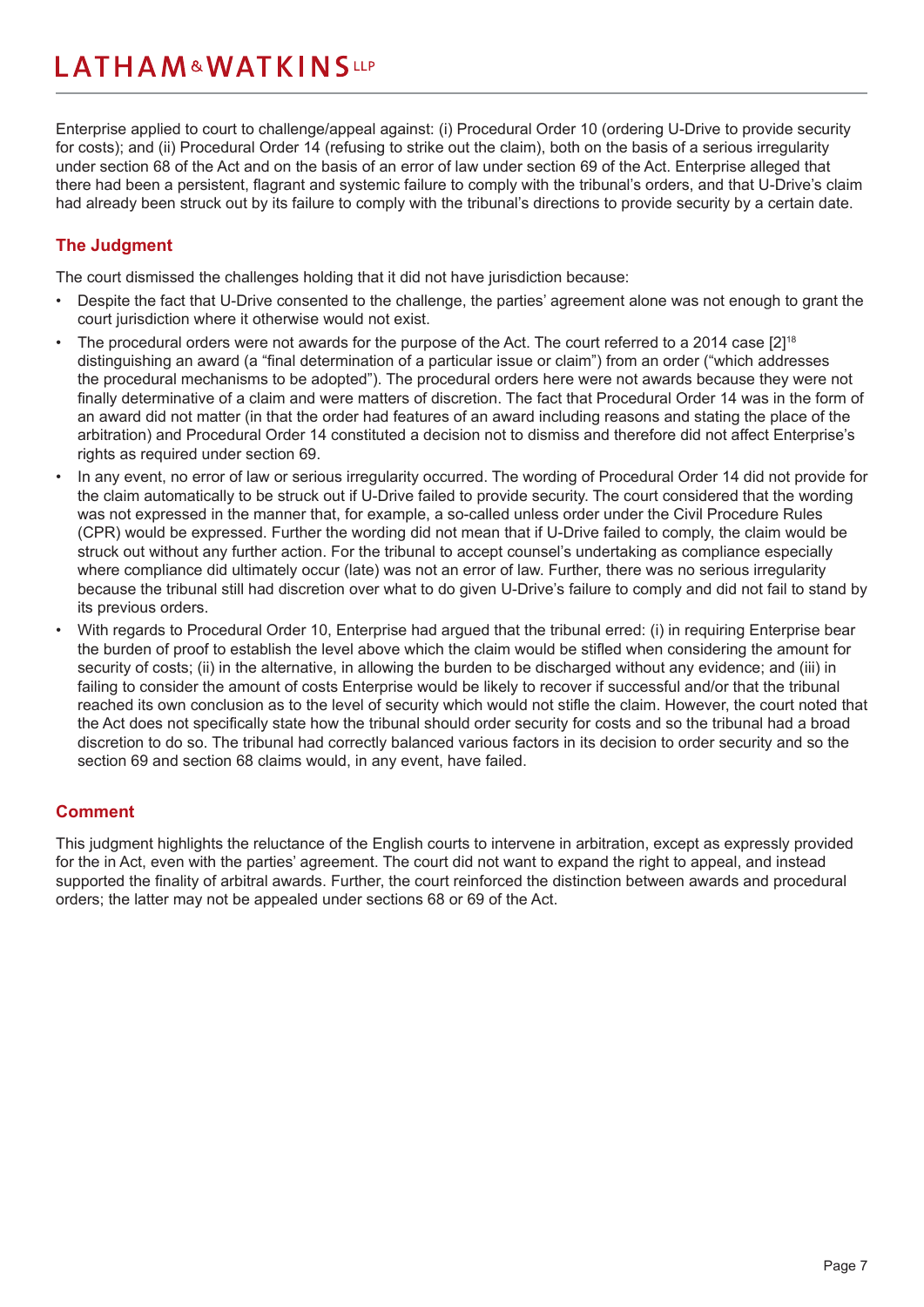### <span id="page-7-0"></span>**German Federal Court of Justice Rules CAS Tribunals are Proper Arbitral Tribunals**

*The Highest German court continues its arbitration-friendly jurisprudence.*

*(German Federal Court of Justice Case No. KZR 6/15 - Claudia Pechstein v International Skating Union* <sup>19</sup>*)*

By [Dr. Sebastian Seelmann-Eggebert](https://www.lw.com/people/sebastian-seelmann-eggebert) and [Dr. Felix A.R. Dörfelt](https://www.lw.com/people/felix-doerfelt)

#### **Introduction**

The German Federal Court of Justice (FCJ), in a highly anticipated decision, held that the Court of Arbitration for Sports (CAS) is a proper arbitration institution within the meaning of the German Code of Civil Procedure and that CAS arbitration clauses are compatible with German competition law. The FCJ judgment reverses a much publicized decision by the Munich Court of Appeals, which had held that while arbitration clauses in general are compatible with German competition law, CAS arbitration clauses are not; due to the closed list of arbitrators and the particular appointment process.

#### **Background**

The case concerns the German ice-skater, Claudia Pechstein. In 2009, at the world speed skating championship, she tested positive for heightened level of young red blood cells, an indication of doping. She was subsequently banned from competition — including the 2010 Winter Olympics. Before entering the world speed skating championship, Ms. Pechstein had signed an application form containing the standard terms of the International Skating Union (ISU). Based on an arbitration clause, which was part of these standard terms, she appealed her doping ban before an arbitral tribunal constituted under the CAS rules. The arbitral tribunal upheld the ban. Ms. Pechstein's subsequent attempt to challenge the award at the Swiss Federal Tribunal failed.

Ms. Pechstein later sued the ISU and its German counterpart (DESG) for damages resulting from the ban in the Munich District Court. The ISU invoked the arbitration agreement and argued that the Munich District Court lacked jurisdiction. The District Court only rejected Ms. Pechstein's claims on the merits, finding that the arbitration clause might be unconscionable and therefore unenforceable. However, the court denied the damages claim, holding that the decision by the arbitral tribunal regarding the doping ban was binding.

On appeal, the Munich Court of Appeals confirmed jurisdiction over the ISU, holding that the arbitration clause was unenforceable as it contravened rules of German competition law. The court reasoned that the ISU has a monopoly for world speed skating championships. According to the German Competition Act (*Gesetz gegen Wettbewerbsbeschränkungen*, GWB) an entity with market dominance may not impose standard terms that are different from those that it most likely could impose in fair competition. Applying this test, the Munich Court of Appeal held that the arbitration clause was invalid due to particularities in the selection of arbitrators under the rules of the CAS. The court took particular offense to the fact that 12 out of the 20 members of the nominating committee, the International Council for Arbitration in Sports (ICAS), were appointed by the International Olympic Committee (IOC), the National Olympic Committees and the international sports associations. These 12 members then in turn appointed the further eight members that are supposed to represent the athletes' interests and be independent of the Olympic committees and the sports associations.

#### **CAS Tribunals Are Proper Arbitral Tribunals**

Upon appeal by the ISU Claudia Pechstein argued inter alia before the FCJ that CAS tribunals are not proper arbitral tribunals. The FCJ rejected this argument and held that CAS tribunals are proper arbitral tribunals as compared to adjudication proceedings within an association because CAS tribunals are neutral and independent. The FCJ relied in particular on the fact that the CAS is not part of any sports association and is sufficiently independent of the IOC and other sports associations that finance the CAS. The FCJ held that the method of appointing arbitrators to the closed CAS list does not cause a structural imbalance. Independence only requires that the parties are equally able to influence the composition of the specific tribunal. A closed list of arbitrators violates the parties' rights only if the appointing body is structurally biased towards one party. The FCJ could not find such a structural bias because it held that the different Olympic committees and sporting associations do not have sufficient similar interests. In addition, the CAS arbitration rules provide sufficient safeguards to guarantee the independence and neutrality of the individual arbitrators. Furthermore, the arbitral award is subject to review by the Swiss Federal Tribunal.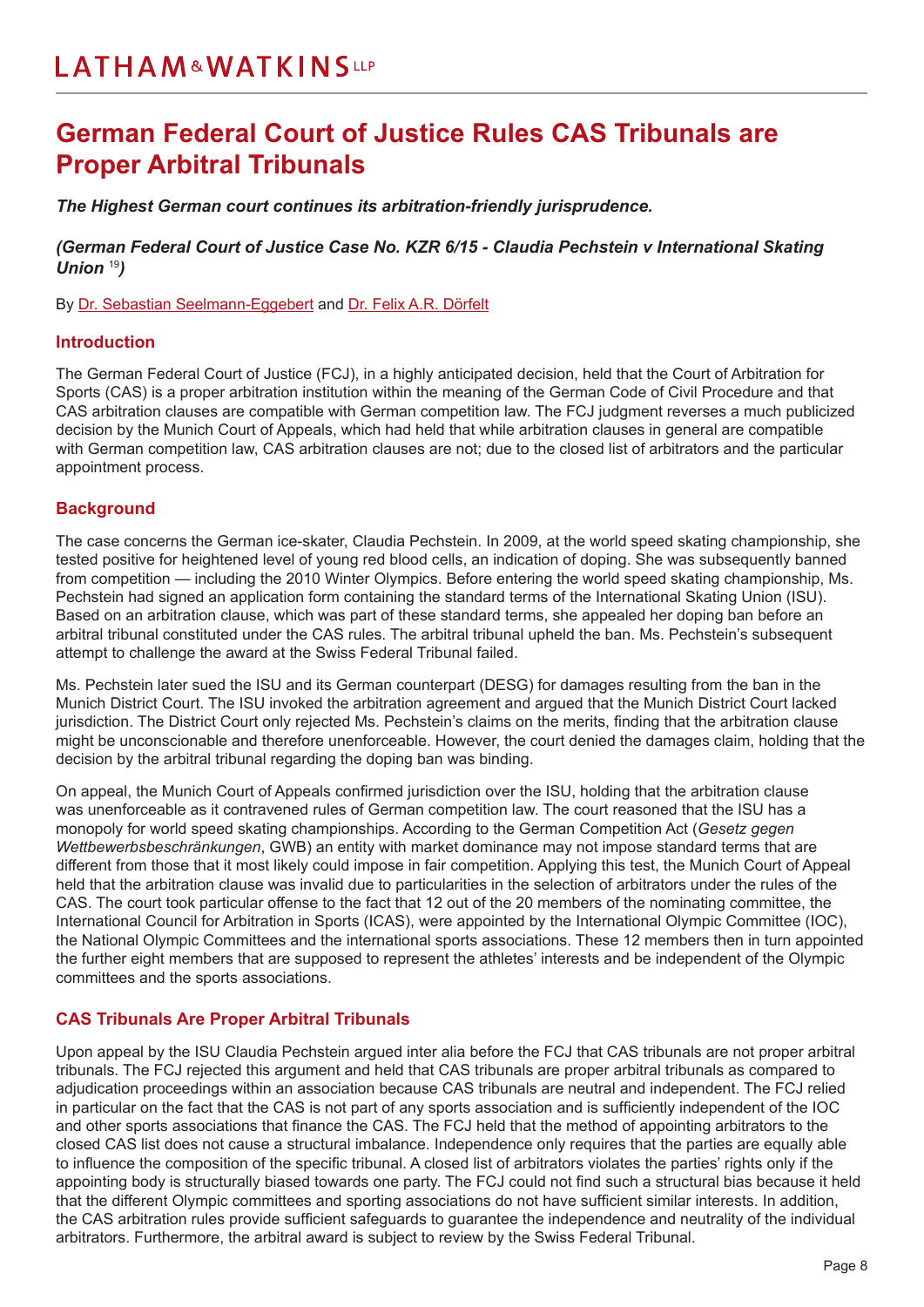#### <span id="page-8-0"></span>**Arbitration Clauses in Monopoly Situations**

The FCJ also confirmed that the use of arbitration clauses by a monopoly does not violate mandatory rules of German competition law if the use of the arbitration clause is justified. In the Pechstein case, the FCJ found the use of arbitration clauses justified, because: the parties had an interest in the uniform application and enforcement of the rules of the World Anti-Doping Association (WADA) and an interest in the speedy adjudication of disputes; the disputes were decided by persons with particular subject matter expertise; and the arbitral award could be internationally recognized and enforced.

#### **Outlook**

With this decision, the FCJ has continued its arbitration-friendly jurisprudence and allowed arbitration clauses even in monopoly situations, finding that arbitrations are equivalent to court proceedings. The use of arbitration clauses in monopoly situations only violates mandatory rules of German competition law if the monopoly situation is used to implement arbitration rules that favor one party over the other and if these particular arbitration rules could not be imposed in a fair market environment.

Claudia Pechstein filed an application to appeal the FCJ decision before the German Constitutional Court. However, the standards for review are very high and limited to specific violations of constitutional law, so whether or not the court will accept the case is uncertain.

[Back](#page-0-0) **A** 

### **Second Circuit Affirmed Enforcement of ICC Arbitral Award Annulled Abroad**

*The US court's affirmation adds to question of enforcing a foreign arbitral award that has been set aside at the seat of arbitration.* 

*(Corporación Mexicana de Mantenimiento Integral v. Pemex-Exploración Y Producción, No. 13-4022 (2d Cir. Aug. 2, 2016))*

#### By [Claudia T. Salomon,](https://www.lw.com/people/claudia-salomon) [Lilia B. Vazova,](https://www.lw.com/people/LiliaBVazova) and [Iris H. Xie](https://www.lw.com/people/hanyu-xie)

On August 2, 2016, the United States Court of Appeals for the Second Circuit affirmed a 2013 decision by the US district court in the Southern District of New York, which recognized and enforced an arbitral award for a Mexican subsidiary of the US-based company KBR against a Mexican state oil and gas company, although the award had been set aside at the arbitral seat in Mexico in 2011.

The award was rendered in an International Chamber of Commerce arbitration arising out of a contract to build oil platforms in the Gulf of Mexico between Corporacion Mexicana De Mantenimiento Integral, S. De R.L. De C.V. (COMMISA), a subsidiary of the US company KBR, and Pemex-Exploracion Y Produccion (PEP), a subsidiary of PEMEX, a Mexican state oil and gas company. The US district court in the Southern District of New York confirmed the award in 2010. However, a Mexican court subsequently annulled the award in 2011, based in large part on a new Mexican law — enacted while the arbitration was pending — that renders administrative rescission of contracts nonarbitrable. Following the annulment, the Second Circuit granted PEP's motion to vacate and remand to the district court to consider the implication of the annulment in the arbitral seat Mexico.

On remand, the Southern District again confirmed the award, finding that the annulment in Mexico "violated basic notions of justice," where a retroactive application of the Mexican law would leave COMMISA without any forum to litigate its contractual claims.

Concluding that the district court properly exercised its discretion in confirming the award, the Second Circuit held that giving effect to the nullification in Mexico "would run counter to United States public policy" and would "be repugnant to fundamental notions of what is decent and just in this country." In an analysis of Article V of the Panama Convention, the Second Circuit held that a district court may exercise discretion to enforce an arbitral award annulled at the arbitral seat, consistent with the Convention's "pro-enforcement aim." However, the exercise of such discretion "is constrained by the prudential concern of international comity" and is appropriate only to "vindicate fundamental notions of what is decent and just in the United States."

The Second Circuit's affirmation of the district court decision in COMMISA joins an ever-growing body of jurisprudence from courts around the world grappling with the issue of whether a national court of a signatory state to the New York Convention should recognize and enforce a foreign arbitral award that has been set aside at the seat of arbitration.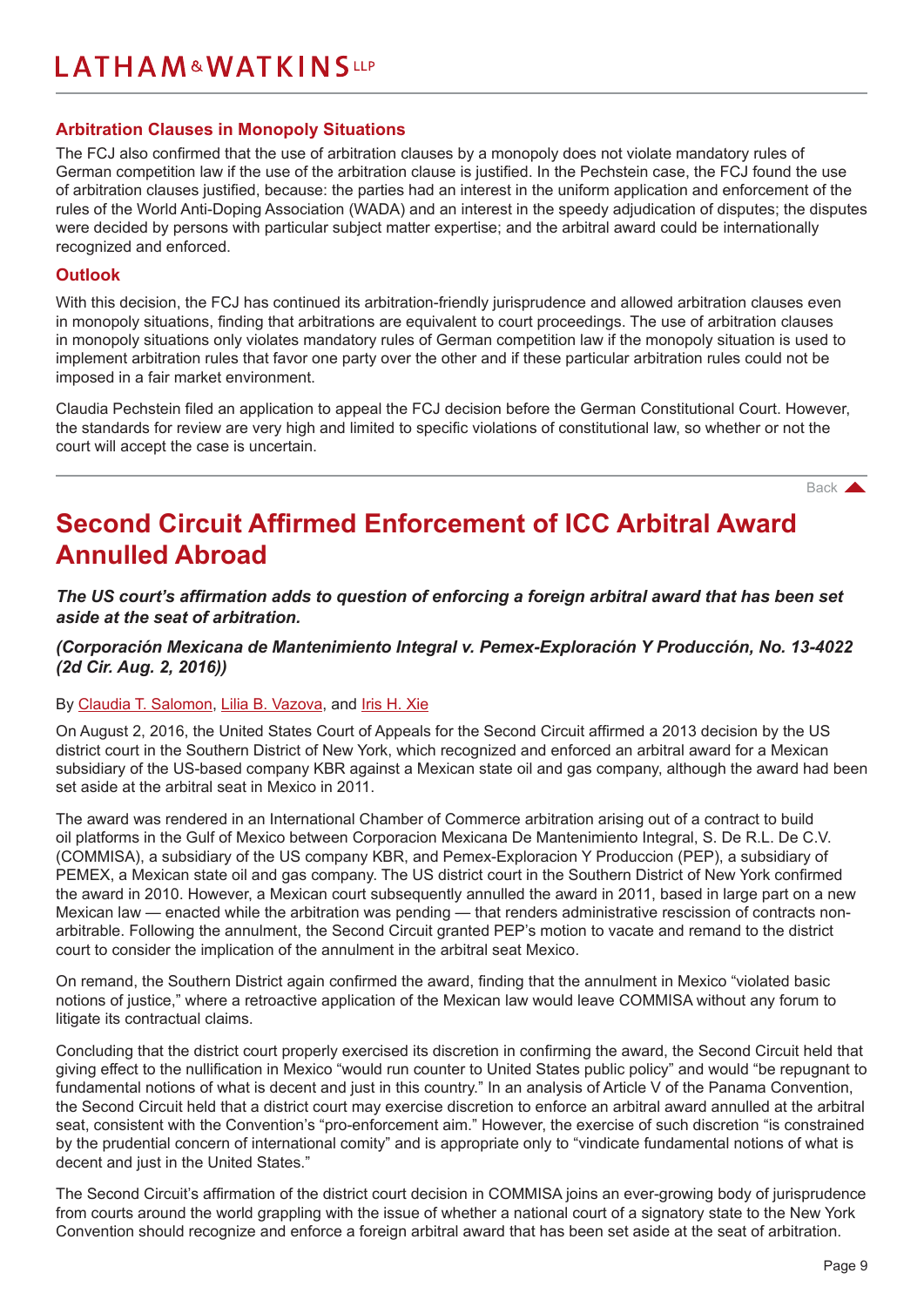### <span id="page-9-0"></span>**A Gold Standard for Damages? ICSID Tribunal Awards Rusoro Mining US\$1.2 Billion in Damages**

*Arbitral tribunal adopts a novel method for determining the fair market value of expropriated gold mining interests.* 

#### *(Rusoro Mining Ltd. v. Venezuela, International Centre for Settlement of Investment Disputes (ICSID) Case No. ARB(AF)/12/5)*

#### By Catriona E. Paterson

An arbitral tribunal has ordered Venezuela to pay the claimant, Rusoro Mining Limited, US\$1.2 million in compensation for losses suffered as a result of restrictions placed on gold exports from 2009, and the ultimate taking in 2011 of the claimant's gold mining interests.

The tribunal's award is notable not only for the amount of awarded to the claimant, but also for the way in which the tribunal calculated the fair market value of the claimant's gold mining interests.

#### **The Facts**

Between 2006 and 2008, the claimant acquired controlling interests in a number of Venezuelan enterprises, which held in aggregate 58 gold mining concessions and other contracts for the exploration, development and exploitation of gold deposits in Venezuela.

From the early 2000s onwards, the State began to increase regulation of the gold mining industry, including by imposing restrictions on the sale and export of gold, as part of a State-policy to ultimately assume control over the gold mining industry. Gold producers and exporters were also affected at that time by currency and exchange controls intended to guarantee the stability of the Venezuelan bolivar. The situation came to a head in 2011, when President Chavez decreed the nationalization of the gold mining industry. As a result, the State extinguished miners' contractual rights and, at least in the claimant's case, took physical possession of mining assets.

#### **Compensation for Expropriation**

In an award issued on 22 August 2016, an arbitral tribunal determined that Venezuela had breached its obligations under the Canada-Venezuela bilateral investment treaty (BIT) — including by expropriating the claimant's investment without payment of compensation — and awarded the claimant US\$1.2 billion in damages. One of the more interesting aspects of the tribunal's award is its determination of the compensation payable to the claimant for the 2011 nationalization of the claimant's gold mining interests.

That the BIT required the State to pay the claimant the fair market value (FMV) of the gold mining interests was uncontroversial between the parties. However, the tribunal rejected the parties' principal valuations of that FMV and instead proceeded on a "stand-alone" method that took into account the strengths and weaknesses of three valuation methodologies and weighted them accordingly.

The tribunal's approach was influenced, inter alia, by what it considered to be factors unique to the gold industry and the investment landscape in Venezuela during the Chavez regime. In its view:

- Gold is "intimately linked to the financial sovereignty of nations."
- The price of gold is highly volatile.
- The value of gold companies is affected by the intensity of the regulatory measures adopted by host States.
- The Venezuelan gold industry had been subject to increasing regulatory pressure, making it "impossible to predict, with any certainty, how future cash flows would be affected."

Accordingly, the tribunal determined the FMV of the claimant's gold mining interest in Venezuela based on the:

**1. Maximum price obtained for the claimant's equity on the Toronto Stock Exchange (TSX), less net debt.** This valuation was entirely objective and eliminated the effects of the State's expropriatory measures on the value of the claimant's investment, as the BIT required. However, as this price was only achieved for a short period of time, three years before the date of the expropriation, the tribunal gave it a weighting of 25%.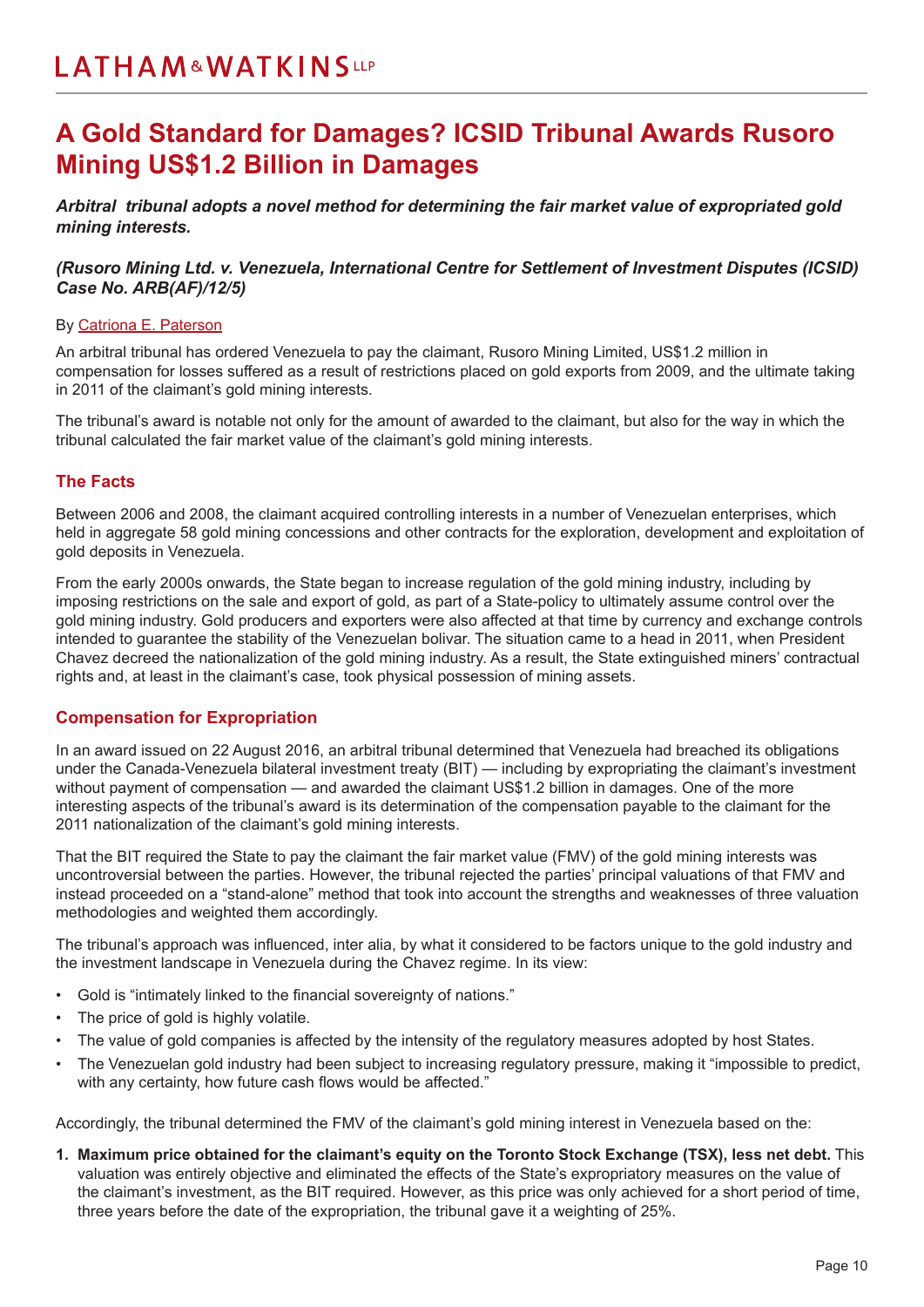- <span id="page-10-0"></span>**2. Net book value of the claimant's assets as stated in its audited balance sheet for 2011.** The tribunal considered this both a conservative valuation, and one that was reliable in light of the rigorous accounting and disclosure obligations imposed on listed companies. On the other hand, the book value did not reflect any increases in the price of gold as between the date of investment and the date of expropriation, nor any increase in value resulting from investments the claimant made to develop its gold mining properties. For these reasons, the tribunal gave it a weighting of 25%.
- **3. Amounts invested by the claimant in Venezuela —- being the initial consideration paid for the shares in the Venezuelan enterprises plus further investments in property, plant and equipment.** Because the claimant had made its investment when gold prices were low, and the State had expropriated the gold mining interests when gold prices were at a peak, the figure was adjusted upwards to reflect the movement in gold prices as between the date of the investment and the date of the expropriation. The tribunal viewed the resulting adjusted figure as the "minimum which fairness requires an expropriating state to compensate for the expropriation of a gold producing enterprise," and gave it a weighting of 50%.

#### **Comment**

The tribunal's approach to calculating damages was evidently influenced by what it saw as the unique nature of gold and the circumstances existing in Venezuela at the relevant time. However, it serves also as a broader reminder to disputing parties that arbitral tribunals are increasingly willing to engage with quantum issues and test whether the expert reports presented properly account for any particular characteristics of the investment being valued.

[Back](#page-0-0)

### **ICSID Tribunal Declines Jurisdiction Under Most-Favored-Nation Treatment Clause in the General Agreement on Trade in Services**

*ICSID tribunal confirms that Senegal could not be compelled to arbitrate where it had not consented to jurisdiction.*

#### *(Menzies Middle East and Africa S.A. et Aviation Handling Services International Ltd. c. République du Sénégal)*

#### By Laila Hamzi

On 5 August 2016, an ICSID tribunal rendered its French-language decision in *Menzies Middle East and Africa S.A. et Aviation Handling Services International Ltd. c. République du Sénégal*. The tribunal declined jurisdiction to hear the dispute and ordered costs against the claimants.

#### **Summary of Facts**

The claimants, Menzies Middle East and Africa (Menzies) and Aviation Handling Services International Ltd (AHSI) were the parent companies of a Senegalese subsidiary that operated aircraft ground-handling services. In 2013, Senegalese authorities placed AHS (the subsidiary) under temporary administration pursuant to an unjust enrichment investigation against a former Senegalese aviation minister who was thought to be the indirect economic beneficiary of AHS.

Subsequently, the claimants filed for arbitration against Senegal alleging that the temporary administration of their subsidiary was in fact a disguised expropriation. The respondent objected to the tribunal's jurisdiction and the tribunal determined to bifurcate the proceedings.

#### **The Parties' Arguments**

Menzies is a company registered in Luxembourg which has no BIT with Senegal. Accordingly, Menzies sought to establish the tribunal's jurisdiction in reliance on the Most Favoured-Nation Treatment Clause (MFN Clause) in the General Agreement on Trade in Services (GATS). Menzies argued that the GATS MFN Clause gave it access to the dispute resolution process under Article 10 of the Senegal-Netherlands BIT, or under Article 8 of the Senegal-UK BIT. Menzies argued that it was a service supplier within the meaning of the GATS MFN Clause. In turn, as Senegal refused to grant a Luxembourg national consent to arbitrate, as it had done for Dutch and British service suppliers, Senegal was in violation of the MFN Clause.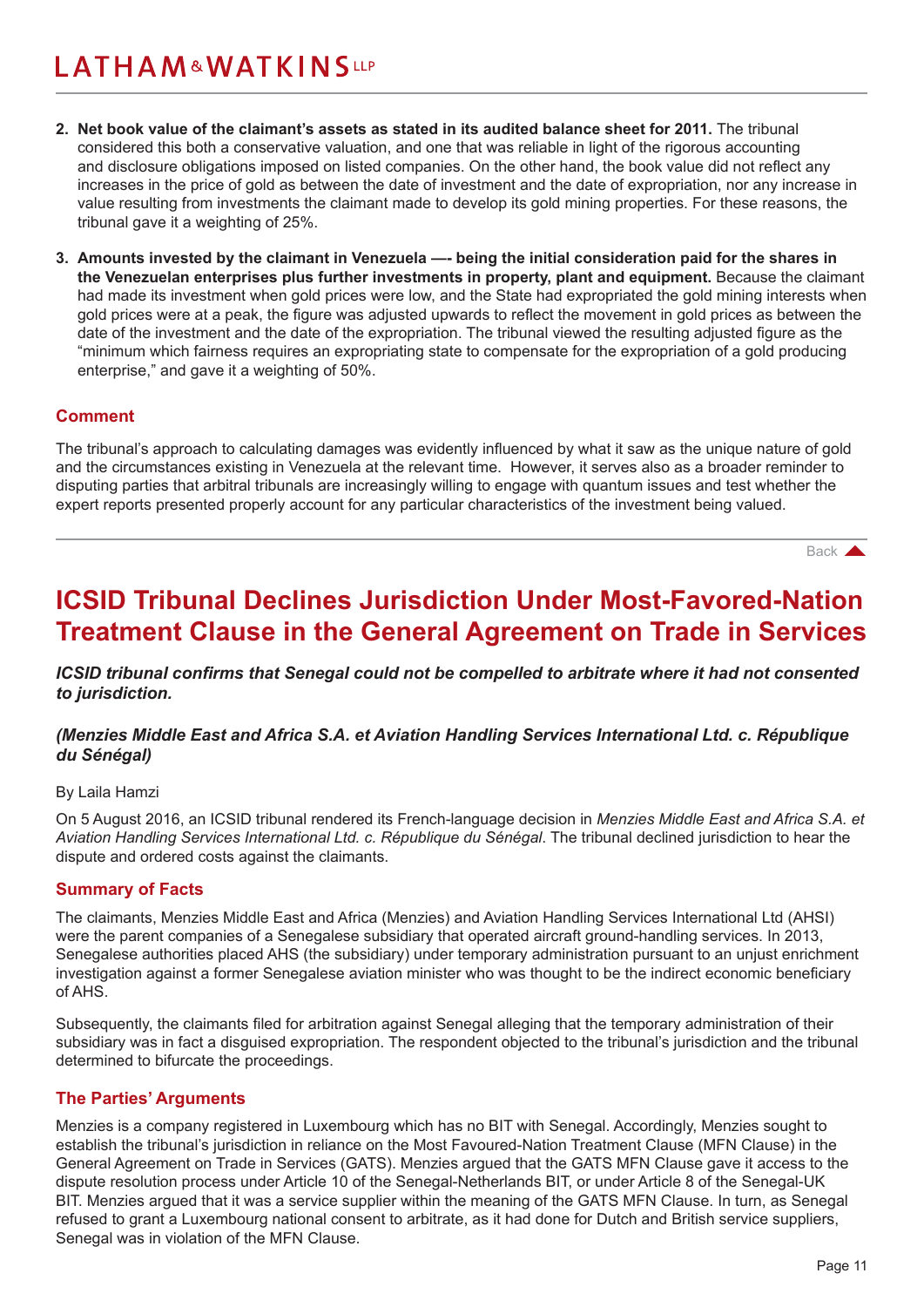AHSI, registered in the British Virgin Islands, invoked Article 8 of the Senegal-UK BIT and the Senegalese Investment Law to establish the tribunals' jurisdiction. AHSI argued that while it was not a UK national within the meaning of the BIT, it was a UK national under international law.

Senegal disputed Menzies' MFN Clause argument on several grounds. Notably, Senegal argued that GATS provisions could only be invoked by States and not by individuals. Moreover, Senegal observed that accepting Menzies' argument would infringe the exclusive competence of the WTO Dispute Settlement Body to find a violation of GATS.

Senegal also argued that the GATS MFN Clause did not require it to grant investors of different nationalities identical treatment. The GATS only required treatment that was "no less favorable." In any event, Senegal asserted that consent to arbitrate did not amount to "treatment" under the GATS MFN Clause, which operates differently from MFN Clauses in BITs. Senegal also argued that under international law, a State's consent to jurisdiction must be clear and unequivocal. By contrast, Senegal had never intended to extend the application of the GATS MFN Clause to disputes with investors. To accept the interpretation Menzies forwarded would be to manufacture consent to ICSID arbitration that was manifestly lacking.

In relation to AHSI, Senegal argued that the tribunal lacked personal jurisdiction because AHSI was not a foreign investor for the purposes of the Senegal Investment Law. Senegal also argued that AHSI was not a national of the UK according to the definition included in the Senegal-UK BIT.

#### **The Tribunal's Findings**

The tribunal declined jurisdiction because it considered that under international law, a State could not be subject to the jurisdiction of an international court or tribunal without express and unequivocal consent. In relation to Menzies' claim, it found that Senegal had not provided such consent to arbitrate to Luxembourg nationals.

The tribunal noted several difficulties with the claimants' arguments. First, Article II of the GATS makes no mention of arbitration, nor dispute resolution more generally. Secondly, the claimants' arguments required complicated and controversial analysis of Article II of the GATS, and such analysis would be insufficient to establish jurisdiction. Thirdly, the BITs which the claimants invoked clearly did not extend to Luxembourg nationals. Rather, the tribunal was being asked to craft consent by piecing together distinct treaties.

The tribunal then observed that even if Article II of GATS extended to investment arbitration, it would not amount to present consent to arbitrate. Rather, Article II might impose a future obligation on signatory States to offer consent to arbitrate. In turn, were Senegal not to comply with this obligation, the sole consequence would be to find Senegal in violation of the GATS. In other words, a State could always choose to disregard its international obligations but could not be compelled to arbitrate where it had not consented to jurisdiction.

Finally, the tribunal reviewed the GATS negotiating history and found that States had been divided on whether or not to include investment arbitration rights and obligations in the GATS. The tribunal observed that the fact that the question remained open was certainly not evidence of unequivocal consent to arbitrate pursuant to the GATS. The tribunal noted that international investment law and international trade law have evolved separately and that States have increasingly concluded BITs, precisely because they do not intend to offer service providers access to investment arbitration through the GATS.

The tribunal also declined jurisdiction in respect of AHSI because the company was registered in the British Virgin Islands, and was therefore, not a British national as defined in the Senegal-UK BIT. The tribunal concluded that to find otherwise would be to contradict the intentions of treaty parties who chose not to extend the application of the BIT to the British Virgin Islands.

#### **Conclusion**

The tribunal's decision, in respect of both claimants, reemphasizes the importance of States' express and unequivocal consent to arbitration. Notably, while the tribunal recognized the complexity and novelty of Menzies' argument, the tribunal was clearly reluctant to craft consent through creative and controversial applications of the law.